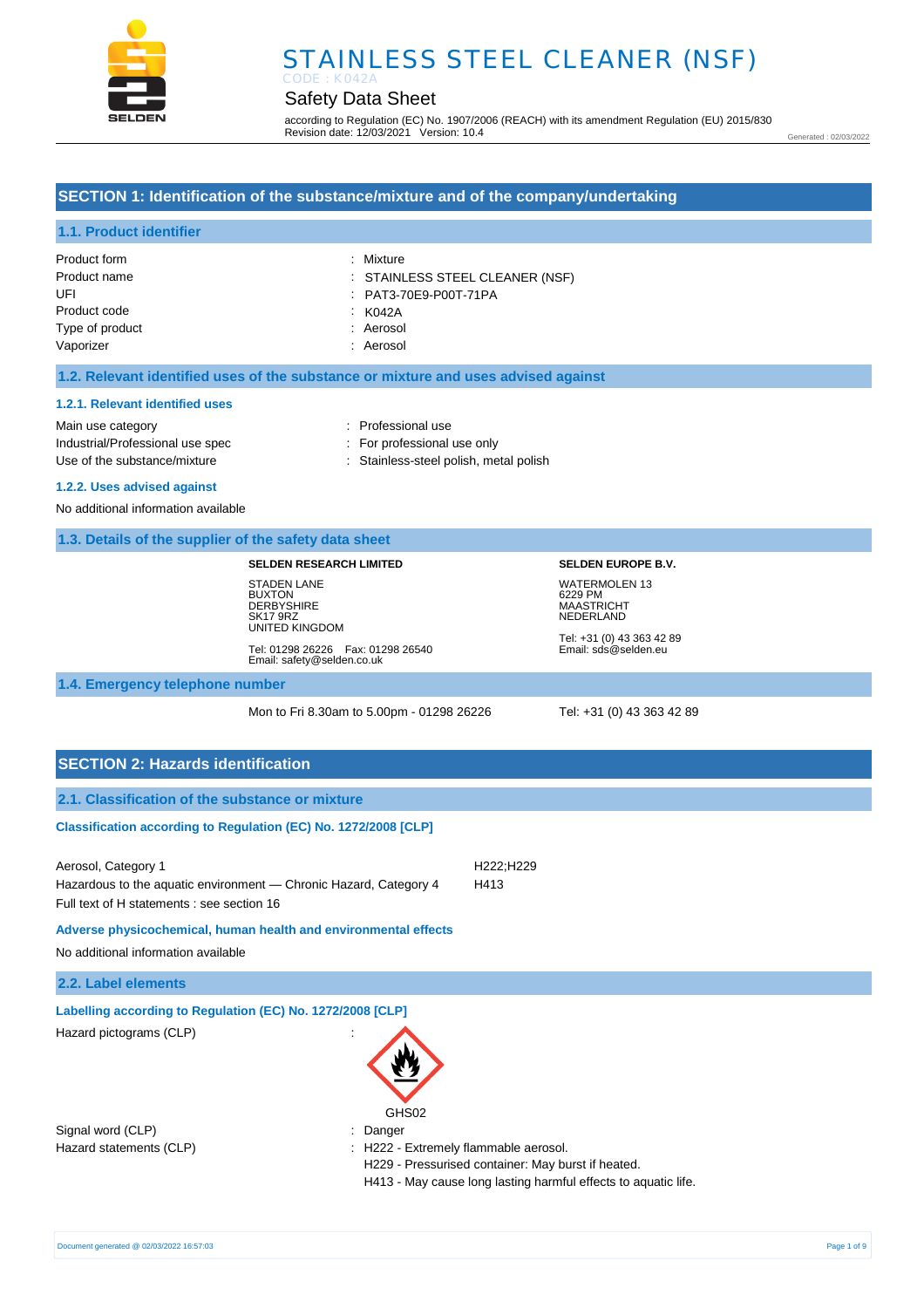# STAINLESS STEEL CLEANER (NSF) NAMEL AND RESEARCH MARK AND A RESEARCH MARK AND RESEARCH MARK AND RESEARCH MARK AND RESEARCH MARK AND RESEARCH MARK AND RESEARCH MARK AND RESEARCH MARK AND RESEARCH MARK AND RESEARCH MARK AND

# Safety Data Sheet

according to Regulation (EC) No. 1907/2006 (REACH) with its amendment Regulation (EU) 2015/830

| Precautionary statements (CLP) | : P210 - Keep away from heat, hot surfaces, sparks, open flames and other ignition sources.<br>No smoking.<br>P211 - Do not spray on an open flame or other ignition source.<br>P251 - Do not pierce or burn, even after use.<br>P410+P412 - Protect from sunlight. Do not expose to temperatures exceeding 50 °C/122 °F. |
|--------------------------------|---------------------------------------------------------------------------------------------------------------------------------------------------------------------------------------------------------------------------------------------------------------------------------------------------------------------------|
|                                |                                                                                                                                                                                                                                                                                                                           |

#### **2.3. Other hazards**

No additional information available

### **SECTION 3: Composition/information on ingredients**

#### **3.1. Substances**

#### Not applicable

# **3.2. Mixtures**

| <b>Name</b>                                                               | <b>Product identifier</b>                                                                              | $\%$      | <b>Classification according to</b><br><b>Requlation (EC) No.</b><br>1272/2008 [CLP] |
|---------------------------------------------------------------------------|--------------------------------------------------------------------------------------------------------|-----------|-------------------------------------------------------------------------------------|
| Hydrocarbons, C10-12, isoalkanes, <2% aromatics                           | (CAS-No.) 90622-57-4<br>(EC-No.) 923-037-2<br>(REACH-no) 01-2119471991-29                              | $30 - 60$ | Flam. Liq. 3, H226<br>Asp. Tox. 1, H304<br>Aquatic Chronic 4, H413                  |
| butane<br>substance with national workplace exposure limit(s)<br>(IE, GB) | (CAS-No.) 106-97-8<br>(EC-No.) 203-448-7<br>(EC Index-No.) 601-004-00-0<br>(REACH-no) 01-2119474691-32 | $10 - 15$ | Flam. Gas 1A, H220<br>Press, Gas                                                    |
| propane<br>substance with national workplace exposure limit(s)<br>(IE)    | (CAS-No.) 74-98-6<br>(EC-No.) 200-827-9<br>(EC Index-No.) 601-003-00-5<br>(REACH-no) 01-2119486944-21  | $1 - 5$   | Flam. Gas 1A, H220                                                                  |

Product subject to CLP Article 1.1.3.7. The disclosure rules of the components is modified in this case. Full text of H-statements: see section 16

# **SECTION 4: First aid measures**

| 4.1. Description of first aid measures                           |                                                                                                                                                                                     |
|------------------------------------------------------------------|-------------------------------------------------------------------------------------------------------------------------------------------------------------------------------------|
| First-aid measures general                                       | : Get medical advice/attention if you feel unwell.                                                                                                                                  |
| First-aid measures after inhalation                              | : Remove person to fresh air and keep comfortable for breathing.                                                                                                                    |
| First-aid measures after skin contact                            | : Wash skin with plenty of water. Take off contaminated clothing.                                                                                                                   |
| First-aid measures after eye contact                             | : Rinse cautiously with water for several minutes. Remove contact lenses, if present and easy<br>to do. Continue rinsing. If eye irritation persists: Get medical advice/attention. |
| First-aid measures after ingestion                               | : Do NOT induce vomiting. Rinse mouth. Drink plenty of water. Get medical advice/attention.                                                                                         |
| 4.2. Most important symptoms and effects, both acute and delayed |                                                                                                                                                                                     |
| Symptoms/effects                                                 | : Not expected to present a significant hazard under anticipated conditions of normal use.                                                                                          |
| Symptoms/effects after inhalation                                | : High concentration of vapours may induce: headache, nausea, dizziness.                                                                                                            |
| Symptoms/effects after skin contact                              | : Repeated exposure may cause skin dryness or cracking.                                                                                                                             |
| Symptoms/effects after eye contact                               | : Causes eye irritation.                                                                                                                                                            |
| Symptoms/effects after ingestion                                 | : May cause a light irritation of the linings of the mouth, throat, and gastrointestinal tract.                                                                                     |

### **4.3. Indication of any immediate medical attention and special treatment needed**

Treat symptomatically.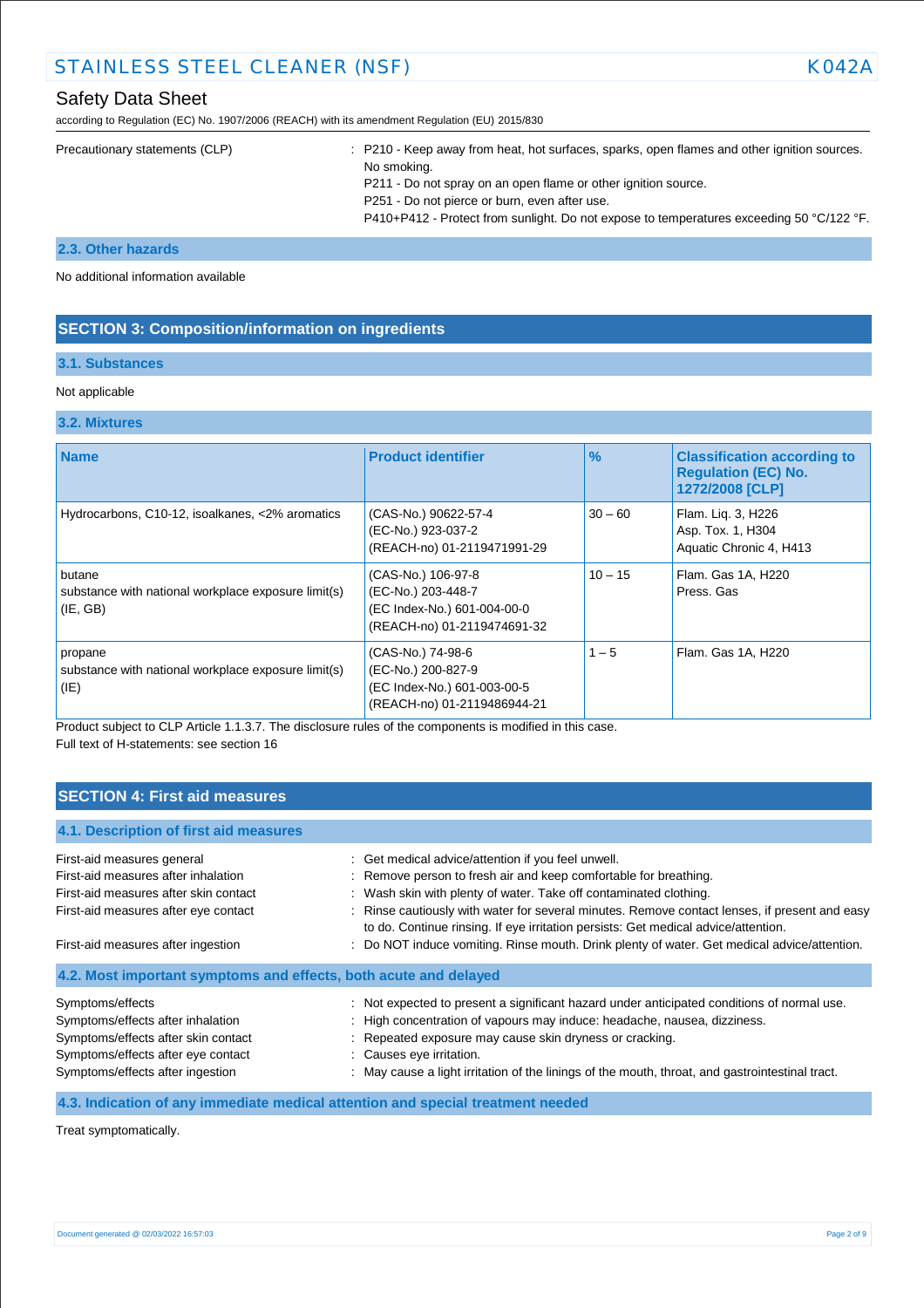# STAINLESS STEEL CLEANER (NSF) KO42A

according to Regulation (EC) No. 1907/2006 (REACH) with its amendment Regulation (EU) 2015/830

| <b>SECTION 5: Firefighting measures</b>                    |                                                                     |  |
|------------------------------------------------------------|---------------------------------------------------------------------|--|
| 5.1. Extinguishing media                                   |                                                                     |  |
| Suitable extinguishing media                               | : Carbon dioxide. Dry powder. Foam.                                 |  |
| 5.2. Special hazards arising from the substance or mixture |                                                                     |  |
| Fire hazard<br>Explosion hazard                            | : Extremely flammable aerosol.<br>: Explosion risk in case of fire. |  |
| 5.3. Advice for firefighters                               |                                                                     |  |
| Firefighting instructions                                  | : Use water spray or fog for cooling exposed containers.            |  |

| <b>SECTION 6: Accidental release measures</b>                            |                                                                                                                |  |
|--------------------------------------------------------------------------|----------------------------------------------------------------------------------------------------------------|--|
| 6.1. Personal precautions, protective equipment and emergency procedures |                                                                                                                |  |
| General measures                                                         | : Remove ignition sources.                                                                                     |  |
| 6.1.1. For non-emergency personnel                                       |                                                                                                                |  |
| Emergency procedures                                                     | : Evacuate unnecessary personnel.                                                                              |  |
| 6.1.2. For emergency responders                                          |                                                                                                                |  |
| Protective equipment                                                     | : Use personal protective equipment as required.                                                               |  |
| <b>6.2. Environmental precautions</b>                                    |                                                                                                                |  |
| Avoid release to the environment.                                        |                                                                                                                |  |
| 6.3. Methods and material for containment and cleaning up                |                                                                                                                |  |
| For containment<br>Methods for cleaning up                               | Collect spillage.<br>Soak up spills with inert solids, such as clay or diatomaceous earth as soon as possible. |  |
| 6.4. Reference to other sections                                         |                                                                                                                |  |

For further information refer to section 8: "Exposure controls/personal protection". For further information refer to section 13.

| <b>SECTION 7: Handling and storage</b>                                                 |                                                                                                                                                                                         |  |
|----------------------------------------------------------------------------------------|-----------------------------------------------------------------------------------------------------------------------------------------------------------------------------------------|--|
| 7.1. Precautions for safe handling                                                     |                                                                                                                                                                                         |  |
| Additional hazards when processed<br>Precautions for safe handling<br>Hygiene measures | : Do not pierce or burn, even after use.<br>: Do not spray on an open flame or other ignition source.<br>: Do not eat, drink or smoke when using this product.                          |  |
| 7.2. Conditions for safe storage, including any incompatibilities                      |                                                                                                                                                                                         |  |
| Technical measures<br>Storage conditions                                               | Does not require any specific or particular technical measures.<br>: Keep away from ignition sources. Protect from sunlight. Do not expose to temperatures<br>exceeding 50 $°C/122$ °F. |  |
| Incompatible products<br>Incompatible materials<br>Special rules on packaging          | Oxidizing agent. Strong acids. Strong bases.<br>Direct sunlight. Heat sources. Sources of ignition.<br>: Keep only in original container.                                               |  |
| 7.3. Specific end use(s)                                                               |                                                                                                                                                                                         |  |

No additional information available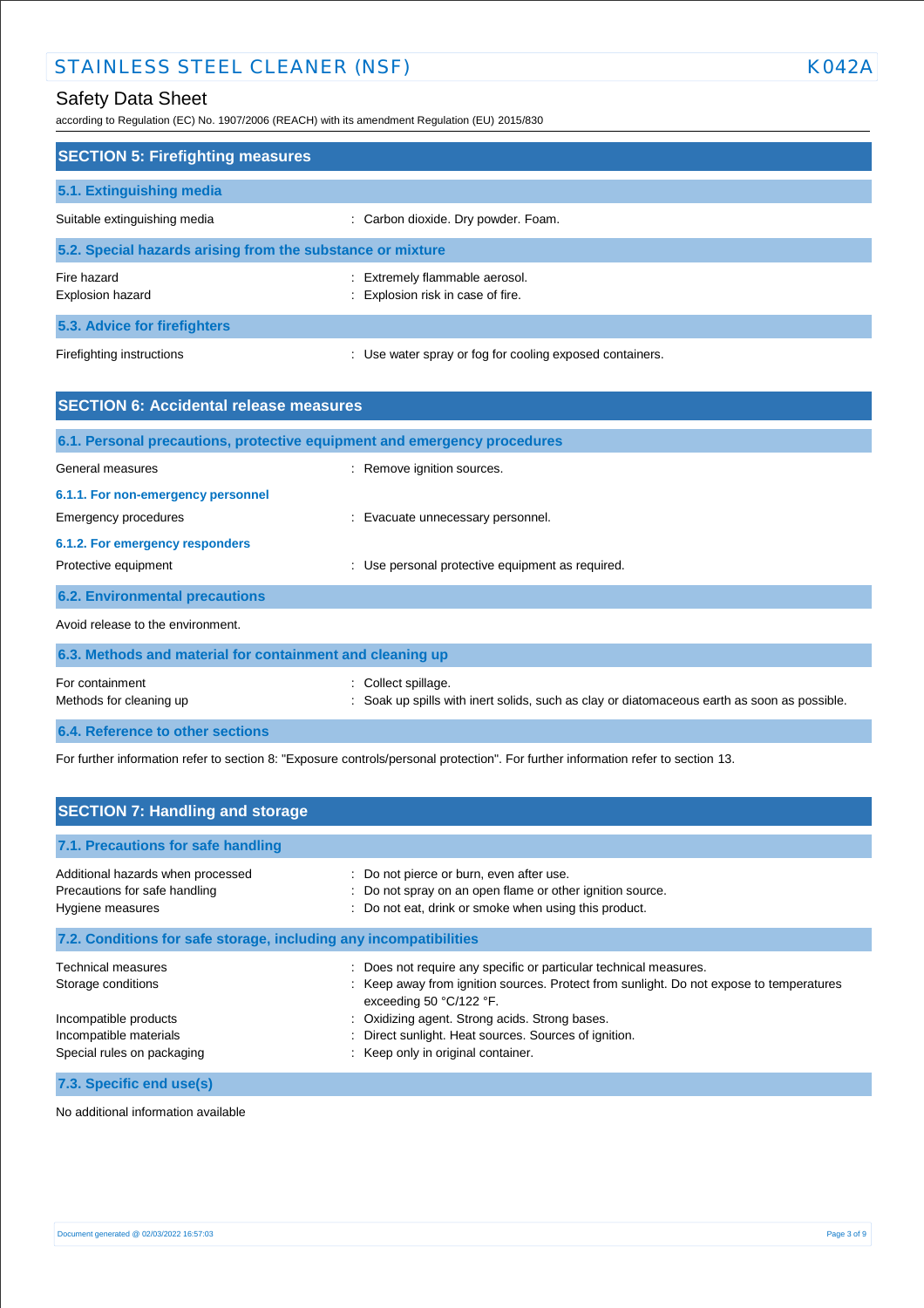# STAINLESS STEEL CLEANER (NSF) NAMEL AND THE RESERVE TO A RESERVE THE RESERVE TO A RESERVE THE RESERVE TO A RESERVE THE RESERVE TO A RESERVE THE RESERVE TO A RESERVE THE RESERVE TO A RESERVE THE RESERVE THAT A RESERVE THE R

# Safety Data Sheet

according to Regulation (EC) No. 1907/2006 (REACH) with its amendment Regulation (EU) 2015/830

#### **SECTION 8: Exposure controls/personal protection**

#### **8.1. Control parameters**

#### **8.1.1 National occupational exposure and biological limit values**

| propane (74-98-6)                             |            |
|-----------------------------------------------|------------|
| <b>Ireland - Occupational Exposure Limits</b> |            |
| Local name                                    | Propane    |
| OEL TWA [2]                                   | $1000$ ppm |
| Notes (IE)                                    | Asphx      |

| <b>butane (106-97-8)</b>                             |                                                                          |  |
|------------------------------------------------------|--------------------------------------------------------------------------|--|
| <b>Ireland - Occupational Exposure Limits</b>        |                                                                          |  |
| Local name                                           | <b>Butane</b>                                                            |  |
| OEL TWA [2]                                          | 1000 ppm                                                                 |  |
| <b>United Kingdom - Occupational Exposure Limits</b> |                                                                          |  |
| Local name                                           | <b>Butane</b>                                                            |  |
| WEL TWA (OEL TWA) [1]                                | 1450 mg/m <sup>3</sup>                                                   |  |
| WEL TWA (OEL TWA) [2]                                | 600 ppm                                                                  |  |
| WEL STEL (OEL STEL)                                  | 1810 mg/m <sup>3</sup>                                                   |  |
| WEL STEL (OEL STEL) [ppm]                            | 750 ppm                                                                  |  |
| Remark (WEL)                                         | Carc, (only applies if Butane contains more than 0.1% of buta-1,3-diene) |  |

#### **8.1.2. Recommended monitoring procedures**

No additional information available

#### **8.1.3. Air contaminants formed**

No additional information available

#### **8.1.4. DNEL and PNEC**

No additional information available

#### **8.1.5. Control banding**

No additional information available

**8.2. Exposure controls**

#### **8.2.1. Appropriate engineering controls**

No additional information available

**8.2.2. Personal protection equipment**

#### **8.2.2.1. Eye and face protection**

| $\epsilon$ Eye protection:                |  |
|-------------------------------------------|--|
| Not required for normal conditions of use |  |
| 8.2.2.2. Skin protection                  |  |

**Skin and body protection:**

Not required for normal conditions of use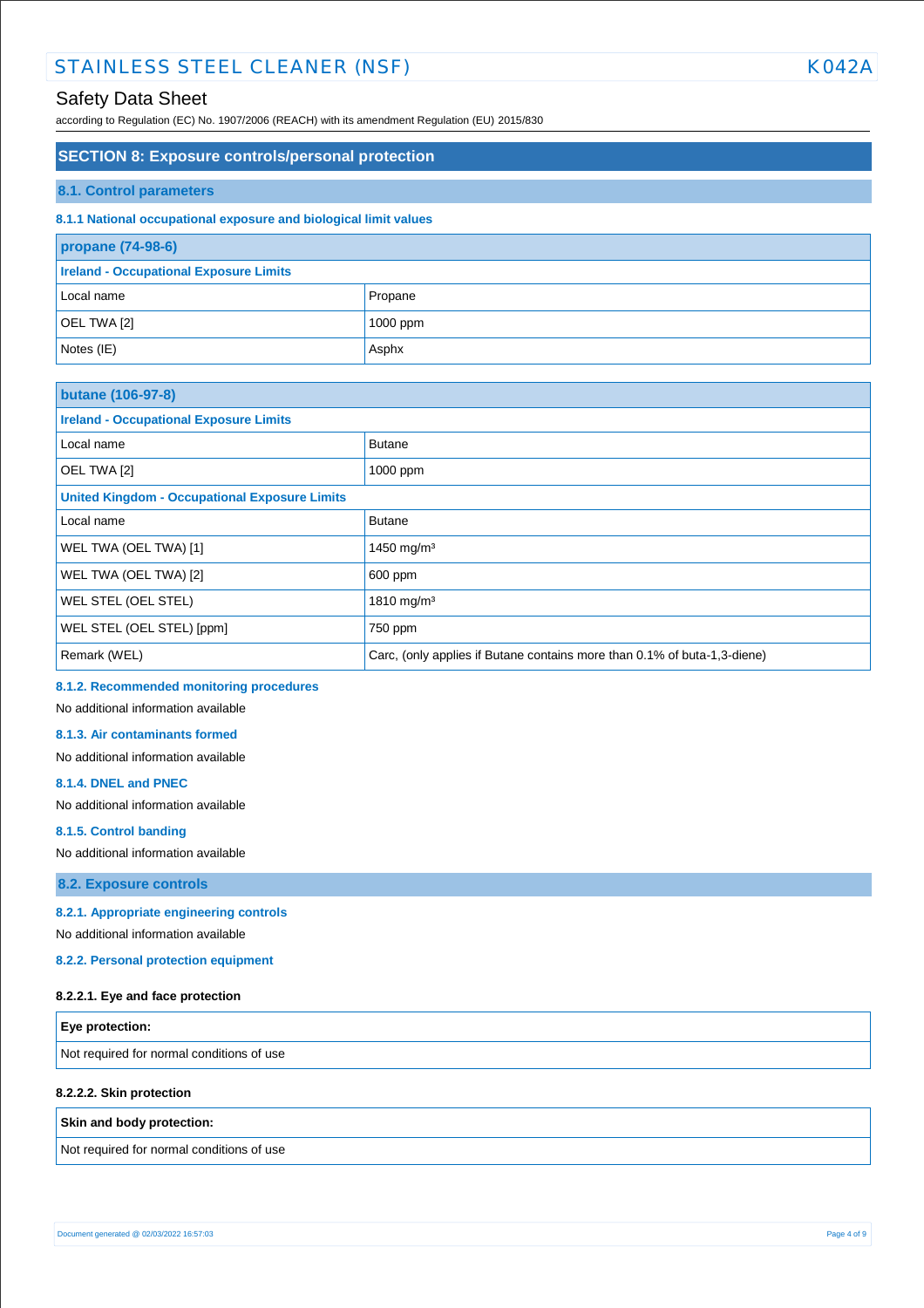# STAINLESS STEEL CLEANER (NSF) NAMEL AND RESEARCH MARK AND A RESEARCH MARK AND RESEARCH MARK AND RESEARCH MARK AND RESEARCH MARK AND RESEARCH MARK AND RESEARCH MARK AND RESEARCH MARK AND RESEARCH MARK AND RESEARCH MARK AND

according to Regulation (EC) No. 1907/2006 (REACH) with its amendment Regulation (EU) 2015/830

#### **Hand protection:**

In case of repeated or prolonged contact wear gloves. Chemical resistant gloves (according to European standard EN 374 or equivalent). Nitrile rubber gloves

| Other skin protection<br>Materials for protective clothing: |  |
|-------------------------------------------------------------|--|
| Not required for normal conditions of use                   |  |
| 8.2.2.3. Respiratory protection                             |  |
| <b>Respiratory protection:</b>                              |  |
| Not required for normal conditions of use                   |  |

**8.2.2.4. Thermal hazards**

No additional information available

#### **8.2.3. Environmental exposure controls**

No additional information available

| 9.1. Information on basic physical and chemical properties |                        |  |
|------------------------------------------------------------|------------------------|--|
| Physical state                                             | : Liquid               |  |
| Appearance                                                 | Aerosol.               |  |
| Colour                                                     | Colourless.            |  |
| Odour                                                      | odourless.             |  |
| Odour threshold                                            | No data available      |  |
| pH                                                         | No data available      |  |
| Relative evaporation rate (butylacetate=1)                 | No data available      |  |
| Melting point                                              | No data available      |  |
| Freezing point                                             | No data available      |  |
| Boiling point                                              | No data available      |  |
| Flash point                                                | No data available      |  |
| Auto-ignition temperature                                  | No data available      |  |
| Decomposition temperature                                  | No data available      |  |
| Flammability (solid, gas)                                  | No data available      |  |
| Vapour pressure                                            | No data available      |  |
| Relative vapour density at 20 °C                           | No data available      |  |
| Relative density                                           | 0.74                   |  |
| Solubility                                                 | Immiscible with water. |  |
| Partition coefficient n-octanol/water (Log Pow)            | No data available      |  |
| Viscosity, kinematic                                       | No data available      |  |
| Viscosity, dynamic                                         | No data available      |  |
| <b>Explosive properties</b>                                | No data available      |  |
| Oxidising properties                                       | No data available      |  |
| <b>Explosive limits</b>                                    | No data available      |  |

#### **9.2. Other information**

No additional information available

## **SECTION 10: Stability and reactivity**

#### **10.1. Reactivity**

Pressurised container: May burst if heated.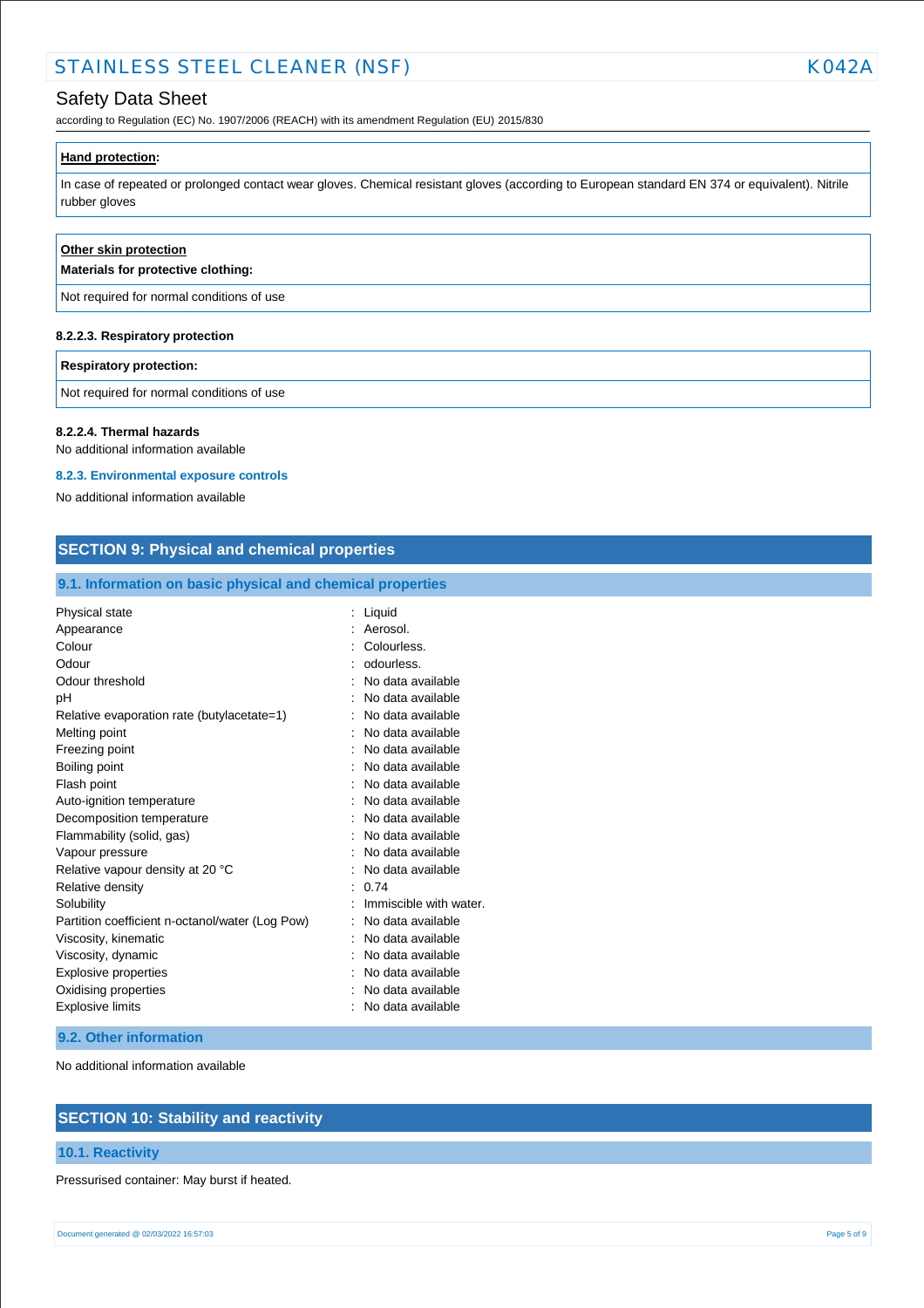# STAINLESS STEEL CLEANER (NSF) NORTH STAINLESS STEEL CLEANER (NSF)

### Safety Data Sheet

according to Regulation (EC) No. 1907/2006 (REACH) with its amendment Regulation (EU) 2015/830

# **10.2. Chemical stability** Stable under normal conditions.

**10.3. Possibility of hazardous reactions**

No dangerous reactions known under normal conditions of use.

**10.4. Conditions to avoid**

Direct sunlight. Heat. Open flame.

**10.5. Incompatible materials**

None under normal use.

**10.6. Hazardous decomposition products**

Under normal conditions of storage and use, hazardous decomposition products should not be produced.

| <b>SECTION 11: Toxicological information</b>                       |                                        |  |
|--------------------------------------------------------------------|----------------------------------------|--|
| 11.1 Information on toxicological effects                          |                                        |  |
| Acute toxicity (oral)                                              | Not classified<br>۰.<br>Not classified |  |
| Acute toxicity (dermal)<br>Acute toxicity (inhalation)             | : Not classified                       |  |
| Skin corrosion/irritation                                          | Not classified                         |  |
| Serious eye damage/irritation<br>Respiratory or skin sensitisation | Not classified<br>Not classified       |  |
| Germ cell mutagenicity                                             | Not classified                         |  |
| Carcinogenicity                                                    | Not classified                         |  |
| Reproductive toxicity                                              | Not classified<br>۰.                   |  |
| STOT-single exposure                                               | Not classified<br>÷                    |  |
| STOT-repeated exposure                                             | Not classified<br>÷                    |  |
| Aspiration hazard                                                  | Not classified                         |  |
| <b>FOOD SAFE STAINLESS STEEL POLISH</b>                            |                                        |  |
| Vaporizer                                                          | Aerosol                                |  |

| <b>SECTION 12: Ecological information</b>                                                                                   |                                                                               |
|-----------------------------------------------------------------------------------------------------------------------------|-------------------------------------------------------------------------------|
| 12.1. Toxicity                                                                                                              |                                                                               |
| Hazardous to the aquatic environment, short-term<br>(acute)<br>Hazardous to the aquatic environment, long-term<br>(chronic) | : Not classified<br>: May cause long lasting harmful effects to aquatic life. |
| 12.2. Persistence and degradability                                                                                         |                                                                               |
| No additional information available                                                                                         |                                                                               |
| 12.3. Bioaccumulative potential                                                                                             |                                                                               |
| No additional information available                                                                                         |                                                                               |

Document generated @ 02/03/2022 16:57:03 Page 6 of 9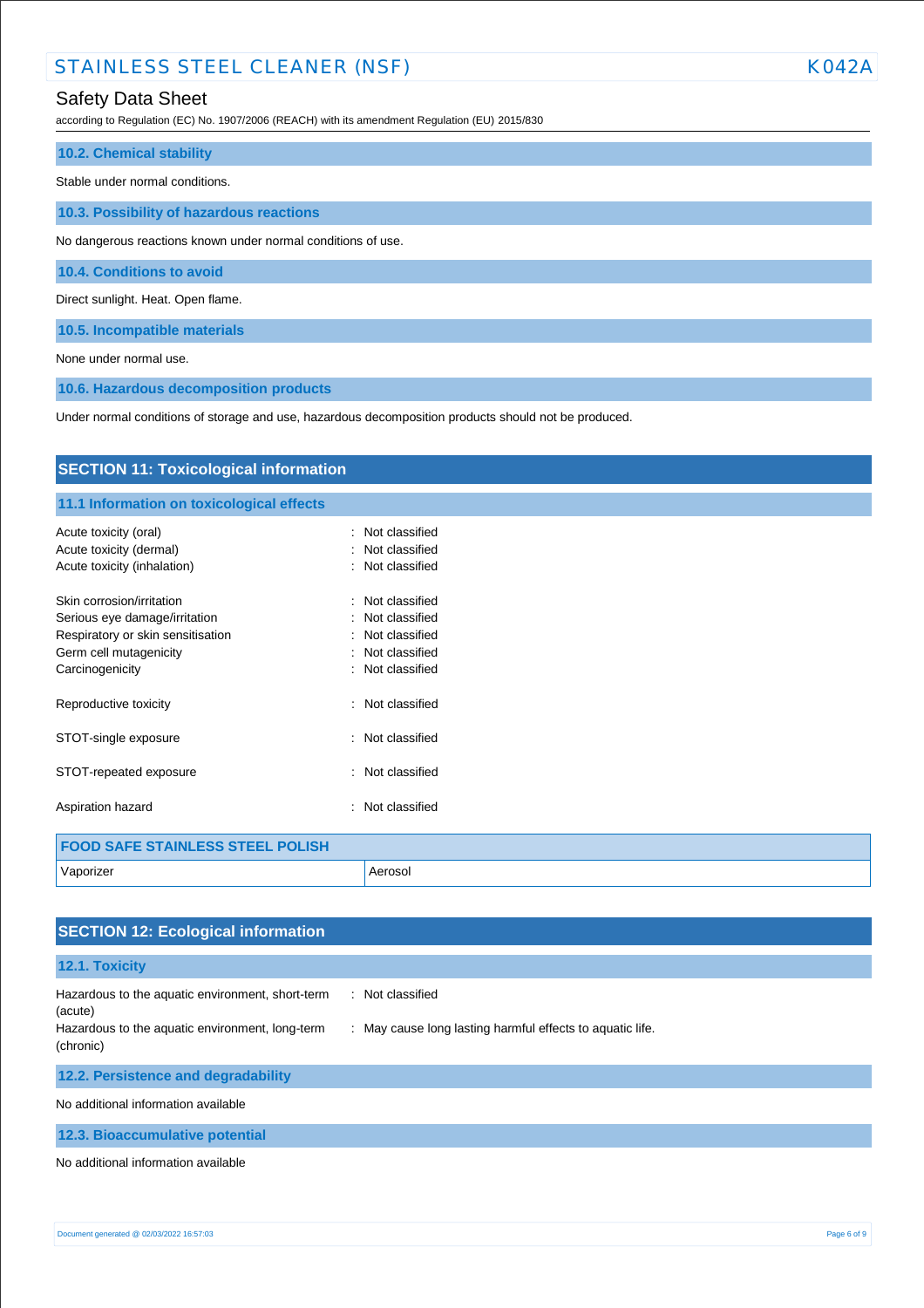# STAINLESS STEEL CLEANER (NSF) NORTH STAINLESS STEEL CLEANER (NSF)

# Safety Data Sheet

according to Regulation (EC) No. 1907/2006 (REACH) with its amendment Regulation (EU) 2015/830

| 12.4. Mobility in soil                   |
|------------------------------------------|
| No additional information available      |
| 12.5. Results of PBT and vPvB assessment |
| No additional information available      |
| 12.6. Other adverse effects              |
| No additional information available      |

| 13.1. Waste treatment methods |  |
|-------------------------------|--|

**SECTION 13: Disposal considerations**

Product/Packaging disposal recommendations : Do not pierce or burn, even after use.

### **SECTION 14: Transport information**

In accordance with ADR / IMDG / IATA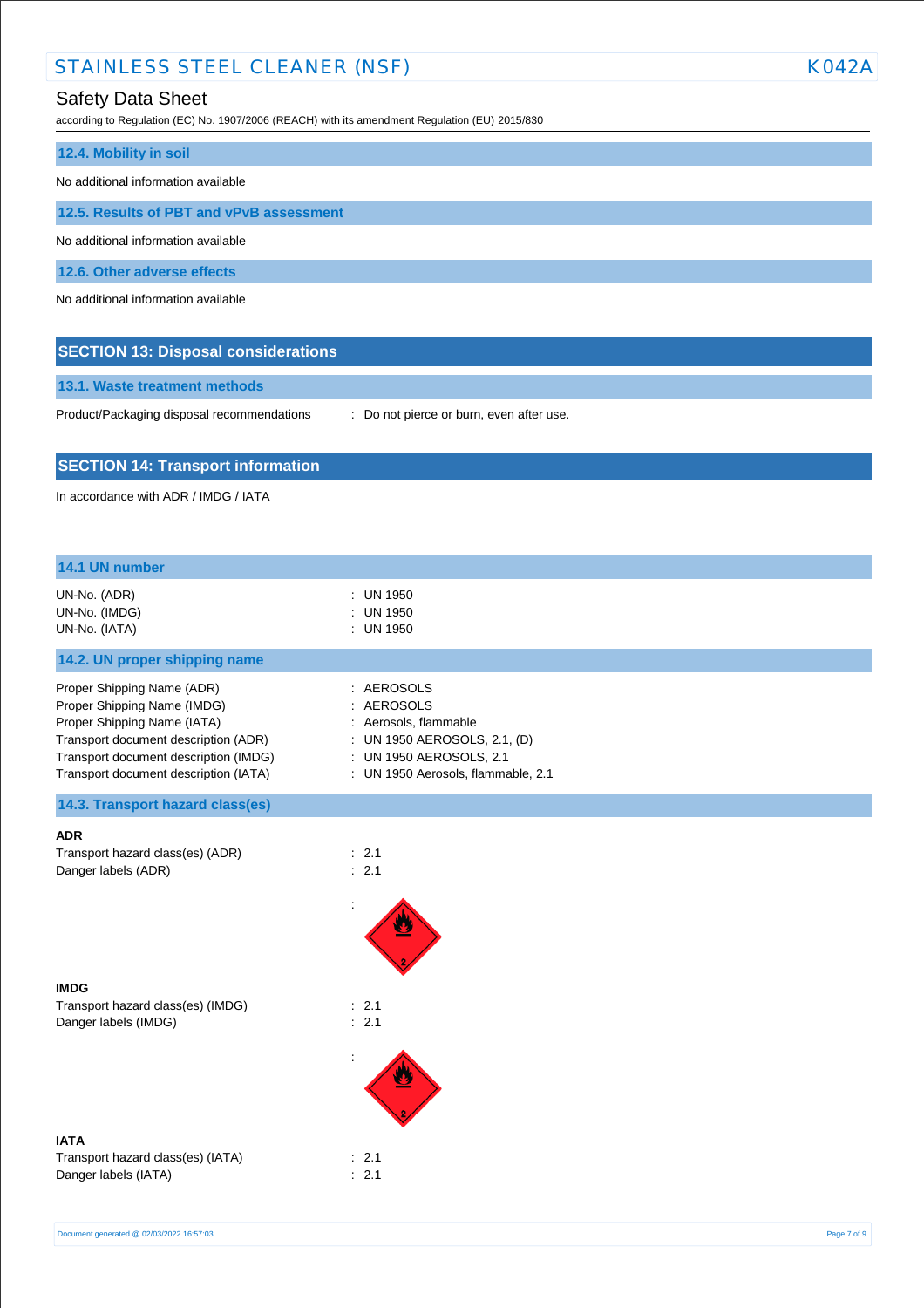# Safety Data Sheet

according to Regulation (EC) No. 1907/2006 (REACH) with its amendment Regulation (EU) 2015/830

:

| 14.4. Packing group                                                                                                                                                                                                                                    |                                                                                                                                            |
|--------------------------------------------------------------------------------------------------------------------------------------------------------------------------------------------------------------------------------------------------------|--------------------------------------------------------------------------------------------------------------------------------------------|
| Packing group (ADR)<br>Packing group (IMDG)<br>Packing group (IATA)                                                                                                                                                                                    | : Not applicable<br>Not applicable<br>Not applicable                                                                                       |
| <b>14.5. Environmental hazards</b>                                                                                                                                                                                                                     |                                                                                                                                            |
| Dangerous for the environment<br>Marine pollutant<br>Other information                                                                                                                                                                                 | No<br>÷<br>No<br>$\ddot{\cdot}$<br>No supplementary information available                                                                  |
| 14.6. Special precautions for user                                                                                                                                                                                                                     |                                                                                                                                            |
| <b>Overland transport</b><br>Classification code (ADR)<br>Special provisions (ADR)<br>Limited quantities (ADR)                                                                                                                                         | : 5F<br>: 190, 327, 344, 625<br>11                                                                                                         |
| Excepted quantities (ADR)<br>Packing instructions (ADR)<br>Special packing provisions (ADR)<br>Mixed packing provisions (ADR)                                                                                                                          | E <sub>0</sub><br>÷<br>P207, LP200<br>÷.<br>: PP87, RR6, L2<br>:MP9                                                                        |
| Transport category (ADR)<br>Special provisions for carriage - Packages (ADR)<br>Special provisions for carriage - Loading, unloading : CV9, CV12<br>and handling (ADR)                                                                                 | $\ddot{\cdot}$<br>$\overline{2}$<br>: V14                                                                                                  |
| Special provisions for carriage - Operation (ADR)<br>Tunnel restriction code (ADR)                                                                                                                                                                     | $:$ S <sub>2</sub><br>: D                                                                                                                  |
| <b>Transport by sea</b><br>Special provisions (IMDG)<br>Limited quantities (IMDG)<br>Excepted quantities (IMDG)<br>Packing instructions (IMDG)<br>Special packing provisions (IMDG)<br>EmS-No. (Fire)<br>EmS-No. (Spillage)<br>Stowage category (IMDG) | 63, 190, 277, 327, 344, 959<br><b>SP277</b><br>E <sub>0</sub><br>P207, LP200<br>PP87, L2<br>$\ddot{\phantom{a}}$<br>F-D<br>$S-U$<br>: None |
| Air transport<br>PCA Excepted quantities (IATA)<br>PCA Limited quantities (IATA)<br>PCA limited quantity max net quantity (IATA)<br>PCA packing instructions (IATA)<br>PCA max net quantity (IATA)                                                     | $\mathbf{E}$ = $\mathbf{E}$<br>Y203<br>30kgG<br>203<br>: 75kg                                                                              |

Special provisions (IATA) : A145, A167, A802 ERG code (IATA) : 10L

CAO packing instructions (IATA) : 203 CAO max net quantity (IATA) : 150kg

**14.7. Transport in bulk according to Annex II of Marpol and the IBC Code**

IBC code : Not applicable.

### **SECTION 15: Regulatory information**

**15.1. Safety, health and environmental regulations/legislation specific for the substance or mixture**

#### **15.1.1. EU-Regulations**

Contains no REACH substances with Annex XVII restrictions